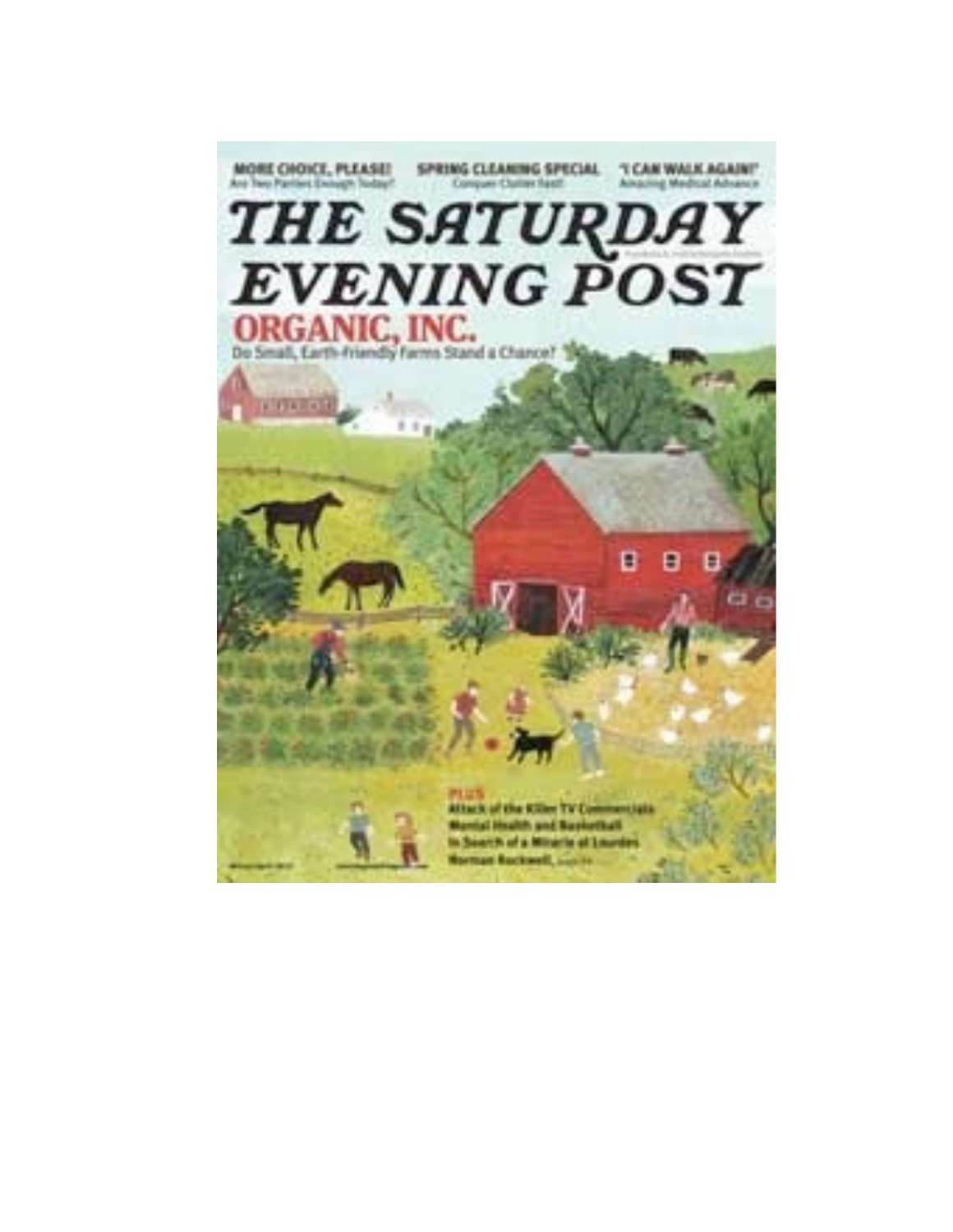Benevolence

*Throughout antiquity, garlic has been heralded for its curative powers. Today, modern medicine, too, is saluting this smelly but salubrious bulb.* 

## BY DEBORAH HUFFORD

ong ago, garlic was believed to repel vampires. Today, researchers from the National Cancer Institute and other medical communities believe that garlic may indeed be a powerful talisman, but against modern-day demons—cancer and heart disease.  $\mathbf{L}$ <sub>w</sub>

 For thousands of years, garlic's magical aura of healing was as illustrious as its smell was malodorous. Venerable ancients extolled its virtues, claiming it to be everything from an aphrodisiac for humans to an antidote for horses' nighmares. The Egyptans fed



garlic to pyramid-building slaves to build their stamina, and Alexander the Great fed garlic to his legions to increase their valor in battle. Hippocrates declared its less glamorous benefits as a laxative. Aristotle recommended it for rabies. Pliny the Elder prescribed it for 62 ailments, including hemorrhoids and snakesbites. Muhammad applied it to scorpion bites. In the Middle Ages, a garlic garland worn around the neck was protection against the plague.

 More recently, it was rubbed on racehorses' bits to prevent competitors from passing. And Swedish farmers tied cloves of garlic around cows' necks to prevent trolls from stealing milk at night. Today, bullfighters still wear garlic around their necks as protection against the horns of bulls.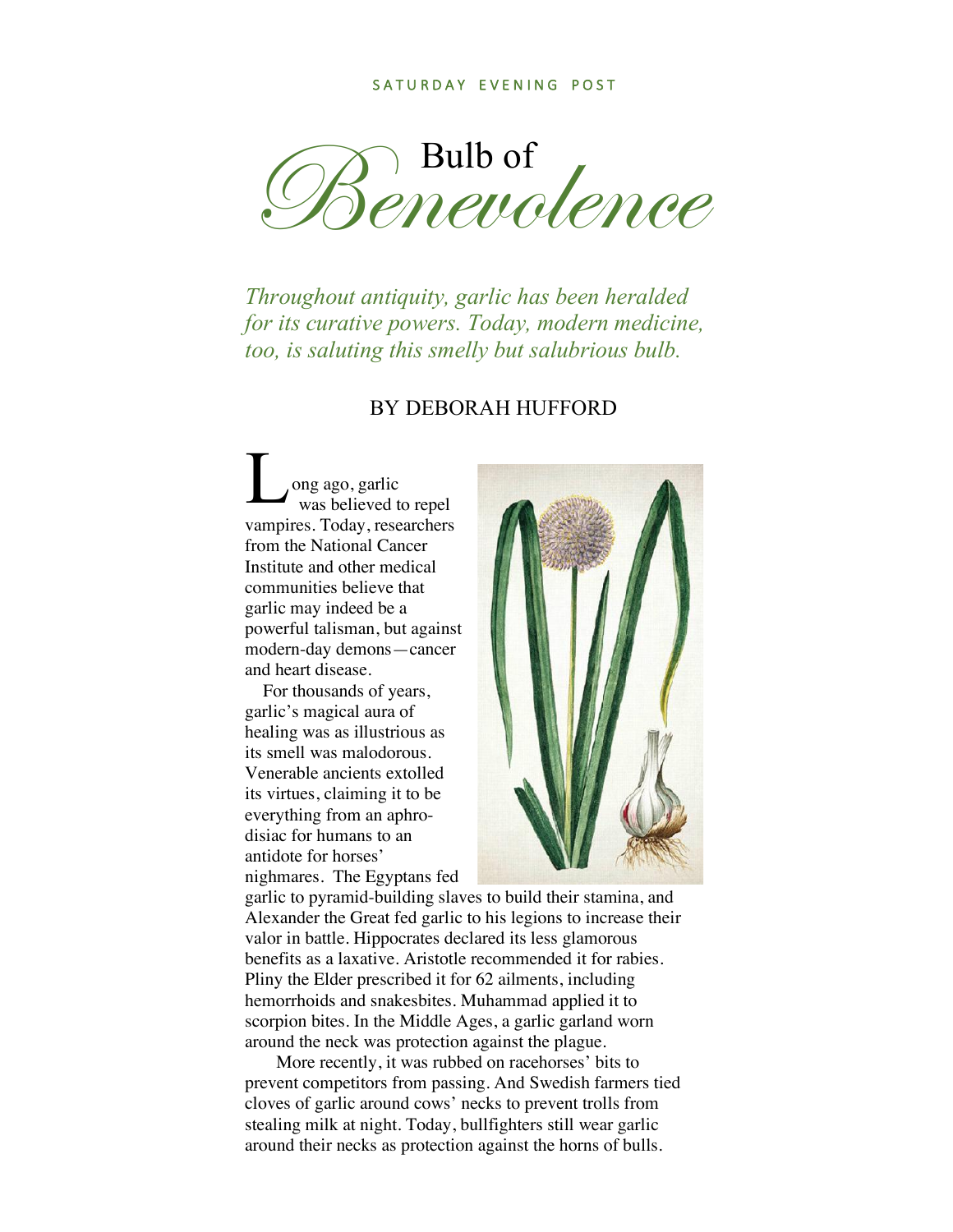Modernity's claims of garlic's extraordinary properties are as dramatic as those of ancient lore. Recently, the National Cancer Institute declared that a diet rich in garlic and other allium vegetables can help prevent stomach cancer. Other studies have revealed garlic as an antidote for high cholesterol and high blood pressure, a retardant of blood clotting, a powerful antibiotic, an activator of our own natural immune systems, and a possible treatment for other cancers.

 Researchers have found that the very essence of garlic's healing power is in its smelly sulfur compounds. Garlic, along with onions, leeks, chives, and scallions, is a member of the plant genus *Allium* and is rich in volatile, biologically active sulfur compounds proving to be efficacious fighters in the war against modern-day killers.



*Recently, the National Cancer Institute declared that a diet rich in garlic and allium vegetables can help prevent stomach cancer. Other studies reveal garlic is an antidote for high cholesterol and blood pressure.* 

 A definitive study on garlic's cancer-fighting abilities, recently published in the *Journal of the National Cancer Institute*, focused on the diets of stomach cancer patients and cancerfree subj ects in Linqu, China. Researchers found that allium vegetables "can signficicantly reduce the risk of stomach cancer. Persons in Linqu tended to be exposed to mild doses of allium vegetables over long periods, often beginning in childhood.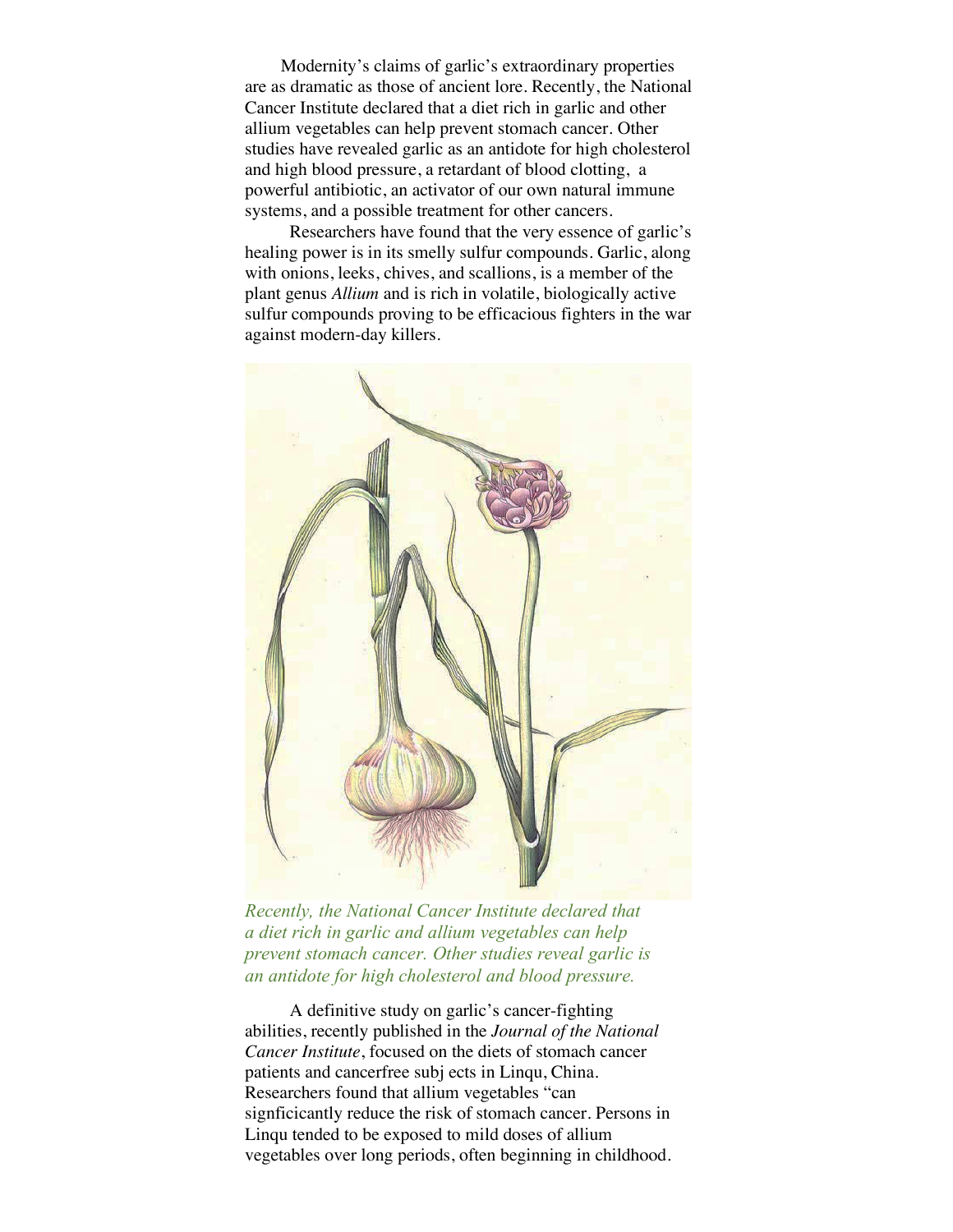Our study suggests that all or part of such exposure has resulted in a reduction in stomach cancer risk starting at an early age….. and continuing through life."

 Likewise, another study in China seems to support the institute's findings. In Gangshan, China, each resident eats an average of several garlic cloves a day, and the rate of stomach cancer in that area is extremely low.

 Garlic also shows promise of fighting heart disease in a variety of ways. Recent studies of a religious East Indian sect whose members eat extremely large amounts of garlic have shown that these persons exhibit very low levels of cholesterol and triglycerides, which clog the arteries. Furthermore, garlic raised the levels of "good" cholesterol. This type of cholesterol, called high-density lipoprotein, or HDL, reduces artery-clogging substances in the blood.

*A study at the State University of New York at Albany indicates that garlic produces a compound called "ajoene" that helps keep blood platelets from clotting, which may help prevent heart attacks and strokes.*



 Another study, at the State University of New York at Albany, indicates that garlic produces a compound called "ajoene," released when garlic is heated. Eric Block, a professor of chemistry at the university, says ajoene keeps blood platelets from clotting, which may indicate that garlic would be helpful in thinning the blood and preventing heart attacks and strokes. Garlic's benevolence does not end there.

The bulb also contains the sulfur compound *allicin*, an antibiotic that Louis Pasteur discovered in 1858 could kill bacteria. Because of the bulb's antiseptic qualities, garlic was used widely in World War II as a poultice for open wounds. Today, we know that, used in large amounts, garlic can kill 23 types of bacteria, including salmonella and staphylococcus, and 60 kinds of fungi and yeasts, among them *Candida albicans*, a cause of vaginitis. Garlic is also a source of vitamins A, B, and C, as well as selenium, which stimulates the body's immune response.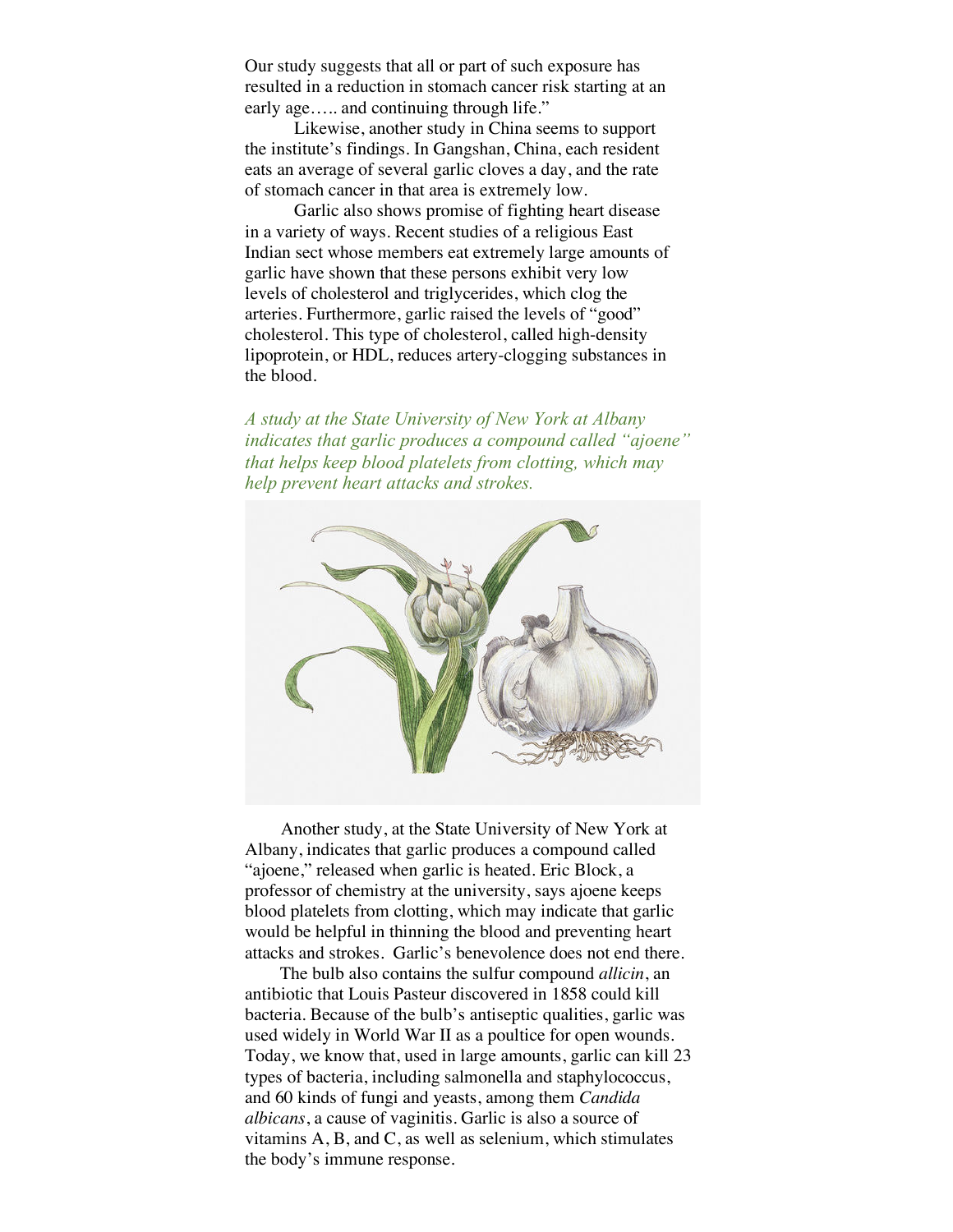Although some of garlic's medicinal powers remain mysterious, modern science is closer to unlocking its curatives secrets. Some questions remain unanswered: "Just how much garlic must a person eat to reap its healthful benefits?" or "What forms of garlic are most healthful?"



*Garlic is a great source of vitamins A, B and C, as well as selenium, which stimulates the body's immune system.*

 Studies seem to indicate that the way garlic is prepared affects its healing properties. Some beneficial compounds are released when the garlic is crushed; others, when it is heated or cooked. As *The Official Garlic Lover's Handbook* states, "The more you do to it, the more it will do to you." When raw garlic is crushed, for example, an amino acid from one part of the clove combines with an enzyme from another part and produces allicin, which kills bacteria. Garlic gurus suggest that the bulb's healthful chemicals can be destroyed when deodorized or dried into garlic salt or powdered form.

 Can you eat too much of a good thing? Most indications are that large amounts of garlic are harmless, although there have been cases of allergies, stomach disorders, and diarrhea in heavy users. Perhaps the biggest drawback is garlic's antisocial qualities, for which it was nicknamed "the stinking rose." Its pungency was once considered so infamous that it was believed to repel werewolves, warlocks, and sorcerers.

 Despite the pungent smell, this humble little bulb is quickly redeeming itself as an effluvial elixir that holds promise of enriching our health as much as it has enriched our palate. In light of the new research into garlic's protective powers, the old folk adage, "An *apple* a day keeps the doctor away" may have to be revised.